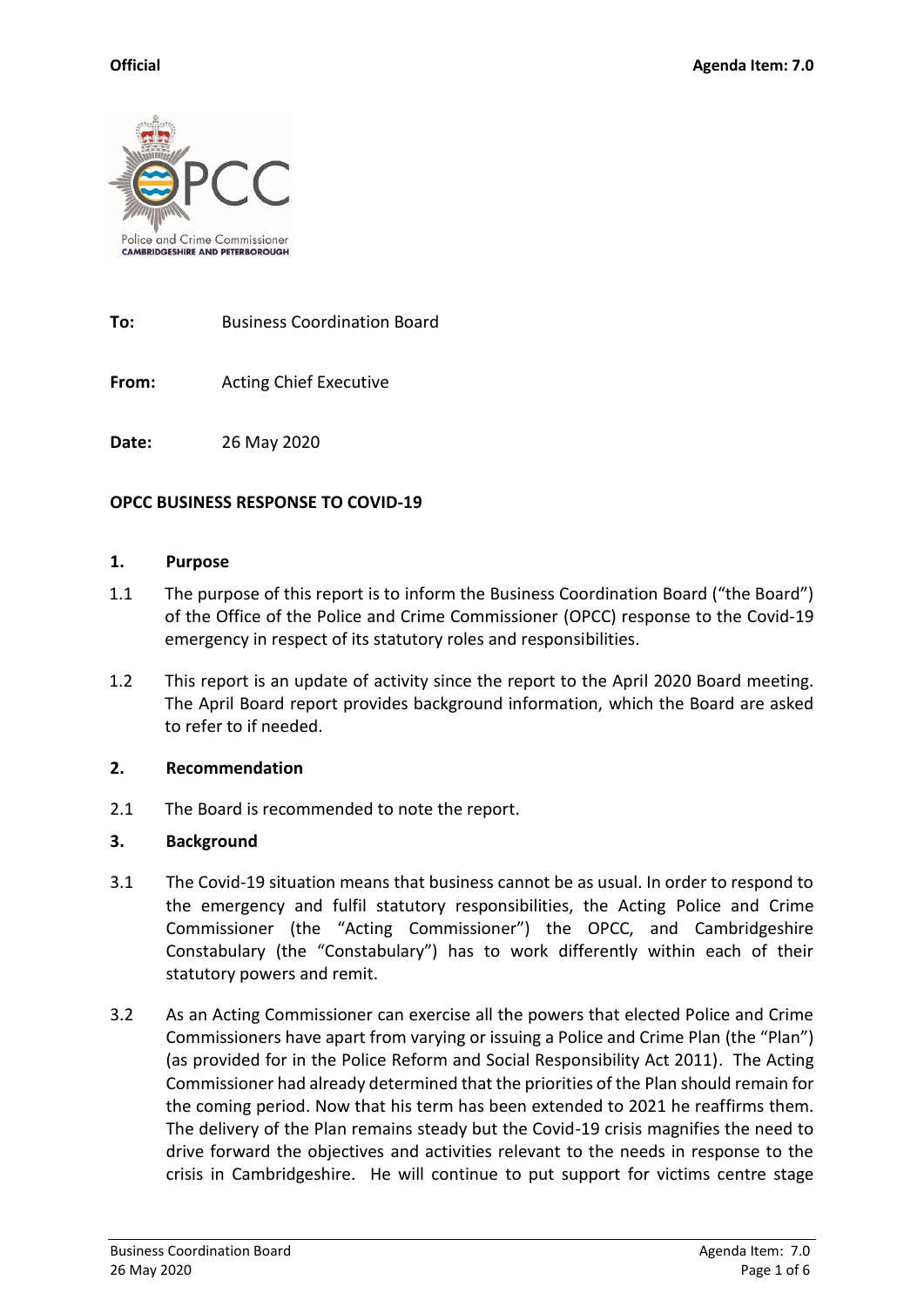ensure offenders are brought to justice and deterred from reoffending. He will also continue to issue crime and disorder grants in the context of the current Plan.

### **4. OPCC response**

- 4.1 The Acting Commissioner continues to be in regular contact with Chief Constable and the OPCC receive information from daily operational calls and countywide partnership calls. The Acting Commissioner, along with other Police and Crime Commissioners, has regular conference calls, arranged by the Association of Police and Crime Commissioners, with appropriate government Ministers.
- 4.2 The OPCC has demonstrated that it has moulded and flexed itself with its input and actions at the right pace and right time within the framework of the Plan in response to the Covid-19 crisis (as given in the April Board report).
	- Chief Executive, as a trained clinician, has been seconded to Public Health England for six months as Interim Deputy Regional Director and NHS Regional Director of Public Health for the East of England, to use her skills and experience where they are most needed during this crisis. An Acting Chief Executive is now in place, from existing staff, to cover the secondment period.
	- Redeployment of a member of staff to the Special Constabulary.
	- The Communications Manager engaged early and inputted heavily with countywide and partnership work i.e. the 'warning and informing' cell of the Local Resilience Forum (LRF).
	- The OPCC lead for work on Offenders continues to provide leadership and support into interagency groups regarding the resettlement of people leaving prison within the Covid context. Strong links built with public health colleagues to ensure current guidance can be adhered to.
	- The OPCC Victims Lead worked flexibly and pro-actively supporting victim service providers to redesign their services holding weekly supportive informal contract meetings.
	- Criminal justice system (CJS) extra-ordinary CJ meetings have been called to identify the risks the crisis has created within the system, mitigate these locally where possible and escalate those where a national solution is needed.

### **5. Victims Support Services**

5.1 The OPCC directly commissions a range of victim support services and supports the partnership working arrangements for domestic abuse services with the local authority. Since the start of the pandemic, services have been supported to move from face-to-face to telephone-based, online or virtual services. Contingency plans have been developed for each service to ensure victims continue to be able to access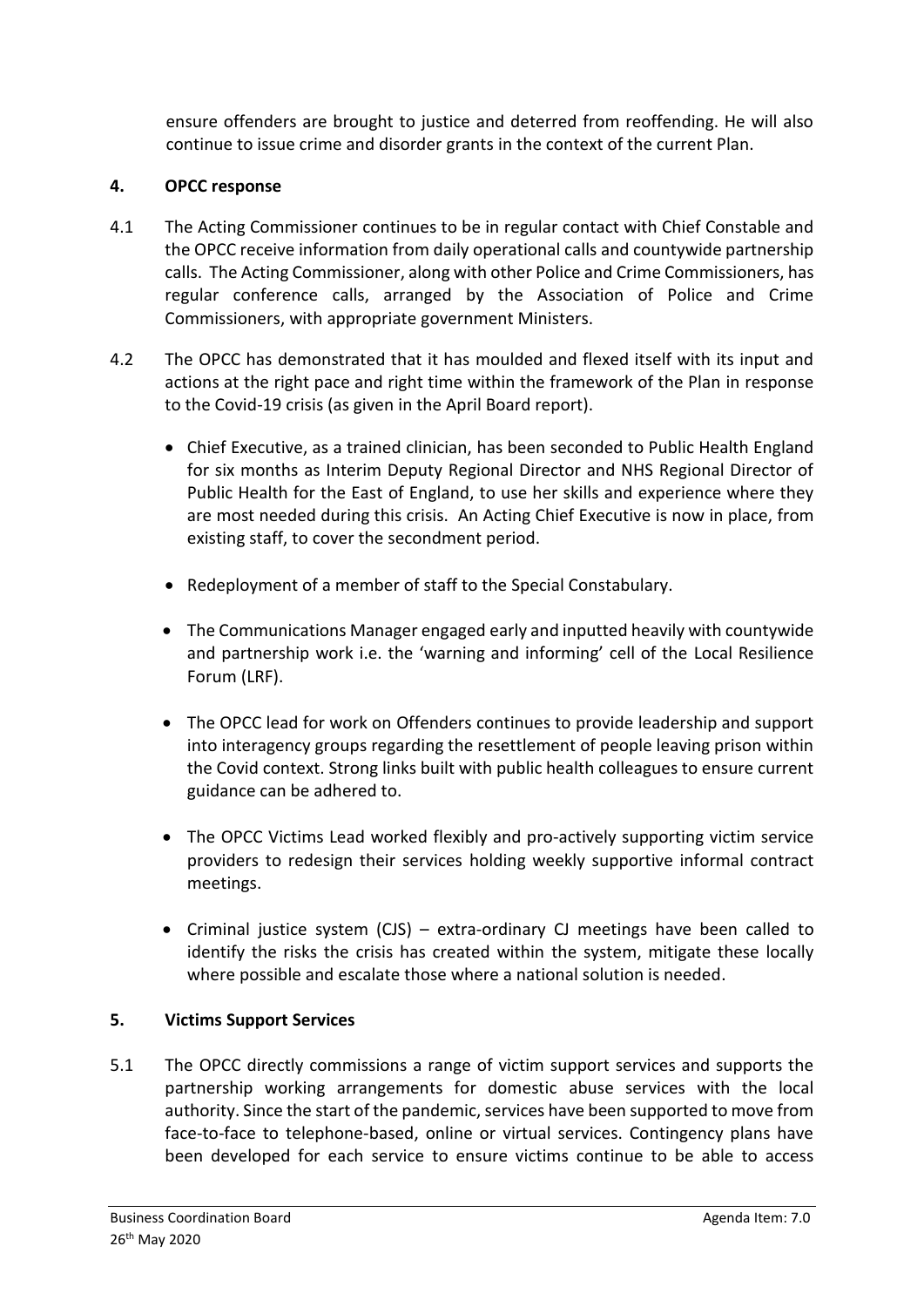support. As the lockdown eases work now moves to reviewing these arrangements and supporting plans to re-introduce socially distanced face to face support.

- 5.2 A number of new pathways of support had been created as services embrace different ways of working. For example, the Bobby Scheme which provides target hardening for elderly victims of burglary, has had to pause all home visits. Staff in the Victim and Witness Hub have been contacting all these victims and offering emotional support in the intervening period. The OPCC is now supporting the charity's plans to re-open in some form.
- 5.3 The existing strong partnership working arrangements have ensured a seamless provision throughout the pandemic to date. The OPCC has continued to liaise with all providers on a regular basis and feed any emerging issues or risksto the Constabulary's Multi Agency Incident Cell. The Ministry of Justice has increased the data requirements from all agencies during lockdown and the OPCC has been providing this information which is hoped will support their plans to reimburse providers who have incurred unplanned for costs. The OPCC continues to join weekly calls with central government feeding in local issues.
- 5.4 Some staff across the system have found working from home and providing emotional support to often highly anxious and traumatised victims a challenge. The OPCC worked with a clinical psychologist to develop hour-long virtual training and support sessions for staff initially in the Victim and Witness Hub. These sessions reinforced their knowledge on trauma-informed practice but also enabled them to deal with their own welfare and put coping mechanisms in place. The feedback has been amazing with staff appreciating the investment in them professionally and personally. The training is now being rolled out to the Independent Sexual Violence Adviser service.
- 5.5 Referrals into services remain steady and reflective of local crime trends. However, providers are reporting an increasing complexity of cases and planning for a potential surge when the lockdown ends.

# **6. Criminal Justice System (CJS) governance**

- 6.1 Through the Acting Commissioner's role to ensure an efficient and effective criminal justice system, staff from within the OPCC have provided additional support to this agenda supporting the Senior Policy Manager for CJS who is seconded from the Constabulary to the OPCC.
- 6.2 The existing Criminal Justice Board governance structure has been developed into an operational Gold/Silver command meeting structure in order to understand the emerging risks within the criminal justice system. Partners are meeting on a weekly basis to ensure that they remain abreast of each respective agencies' position and challenges. A collaborative approach has been taken to ensure justice continues to be delivered during these challenging times, albeit on a reduced basis.
- 6.3 One of the biggest challenges has been listing/hearing cases in court, both for Magistrates and Crown Court. Due to the crisis period HM Courts & Tribunals Service (HMCTS) are leading a national response, with the formation of a national Recovery Plan. Local HMCTS representatives have been engaging with partners throughout in terms of what that plan means for us locally.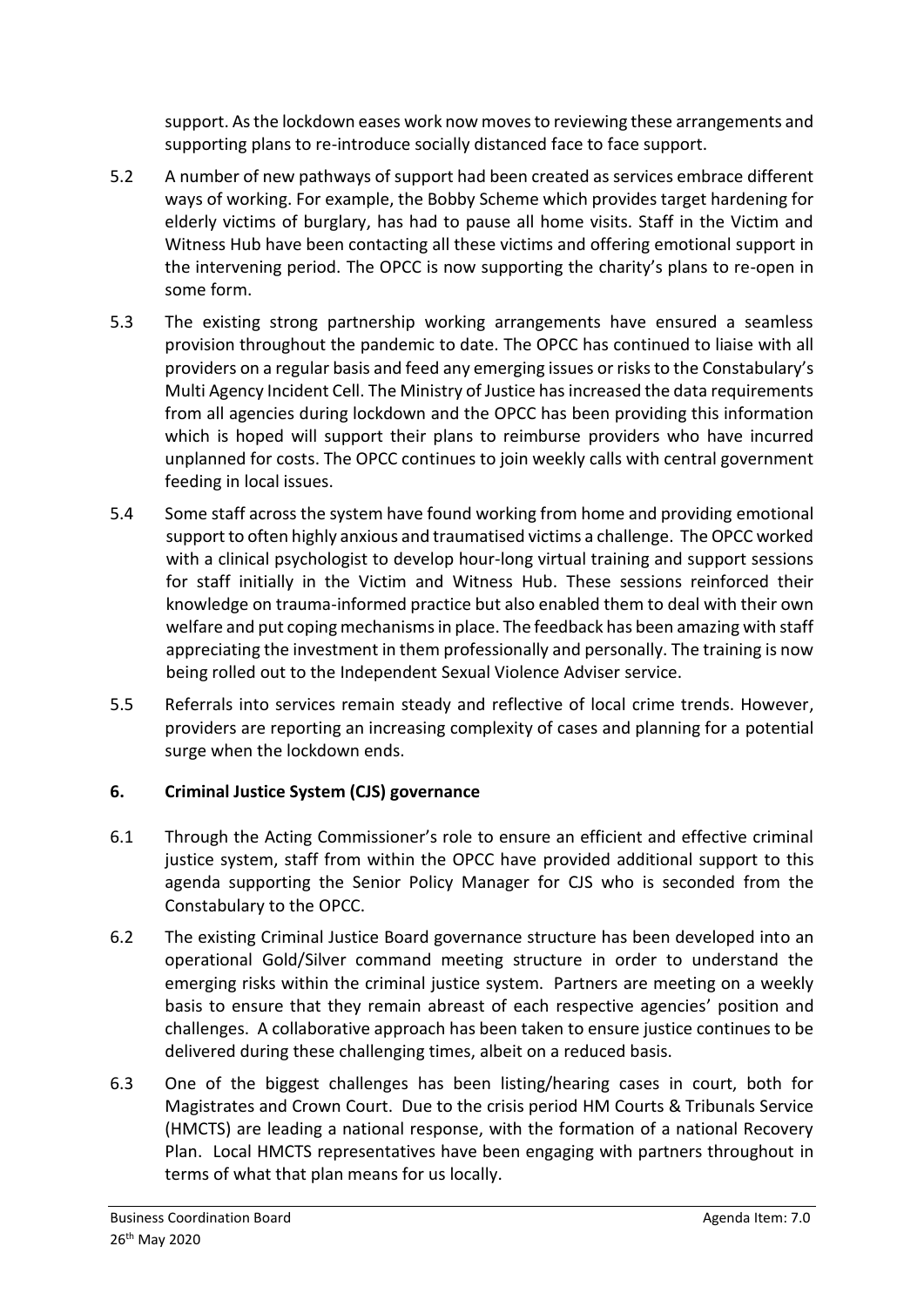- 6.4 The Magistrates Court 'stood down' all non-urgent work at the start of the crisis and prioritised urgent cases, such as remands, bail applications and warrants. Priority trials have since recommenced, combining physical and virtual court means to enable these trials to recommence. Initial findings are positive.
- 6.5 The Crown Court has adjourned all cases involving a jury. The Court has continued to deal with urgent work where necessary. Nationally it has been announced that jury trials are to be resumed from w.c.  $18<sup>th</sup>$  May 2020 and discussions are taking place with the local Resident Judge as to when jury trials will be resuming within Cambridgeshire.
- 6.6 Discussions are ongoing in respect of the backlog for Magistrates and Crown. Prior to Covid-19 there was already a backlog of trials waiting to be heard in the Crown Court and this is something that needs to be considered as part of the recovery planning phase.
- 6.7 The Senior Policy Manager is also linked in with the Tactical Coordinating Group in terms of recovery planning with the CJ 'Gold' group reporting into that group going forward.

# **7. Offenders**

- 7.1 Through a range of partnership governance mechanisms across the county, and some grants, the OPCC facilitates and supports collaborative working relating to crime prevention and reducing reoffending. The OPCC has liaised with key partners on a regular basis to ensure emerging partnership issues or risks are addressed, and that opportunities for collaborative working are identified.
- 7.2 The Government announced the need, following appropriate risk assessment, for the early release of some prisoners in order to help manage the current health crisis. Alongside these exceptional releases, of course, those due to be released during this period as 'business as usual' will continue to be released. This is in the context of challenges for those services providing support to these individuals given the need for social distancing and pressures on services such as temporary accommodation.
- 7.3 Supporting the prison and probation leads on these releases, the OPCC has facilitated a broad-based partnership group. This is enabling partners to undertake joint planning for the safe release and resettlement of prisoners to help manage Covid-19, with appropriate escalation mechanisms through Local Resilience Forum Structures. This workstream is also linking with the wider work to map the response for those groups that can experience exclusion.
- 7.4 Early prison releases have not yet been required on the scale initially envisaged by the government. This should enable partners to focus on supporting the needs of business as usual releases, and how they operate during the next phase when contact tracing becomes the focus. The OPCC continues to support sharing of information and practical problem solving between a very broad range of partners. This will continue through the recovery phase, including facilitating work to ensure that new, more flexible ways of inter-agency working during Covid, can continue where this adds value.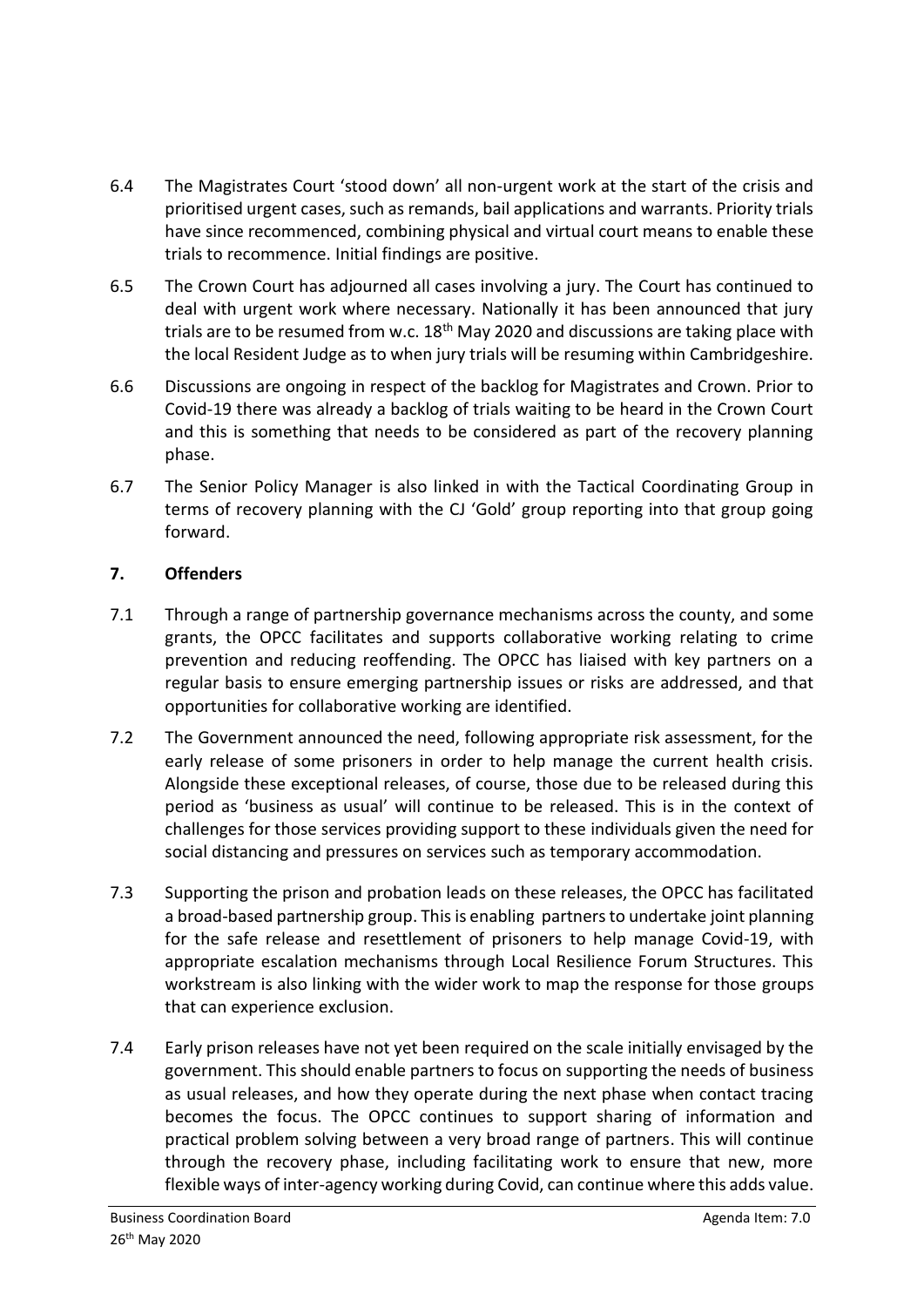### **8. Communities**

- 8.1 The Acting Commissioner has continued to support the joining up of service provision to listen and respond to day to day community safety issues during the Covid-19 crisis. He remains in regular contact with the Chief Constable as to the Constabulary's response to policing the lockdown restrictions.
- 8.2 Members of the community are being directed to the Government website for information on guidance on the current 'stay alert' restrictions and are able to report breaches on the force website, where there is additional information.
- 8.3 The Commissioner's Communications Manager continues to support countywide communications colleagues on the 'warning and informing' communications cell of the LRF to ensure communities have access to appropriate and timely messaging during the pandemic.
- 8.4 Campaign messages delivered and shared through the cell include regular updates on community safety messages such as advice about current scams, further support of NHS and Public Health England messaging on the regular washing of hands and the 'stay alert' measures and support offered through the countywide and district Community Hubs. The OPCC also led a public campaign, 'Cambridgeshire and Peterborough Against Coronavirus' advising communities how they can volunteer locally to support vulnerable neighbours during the lockdown.
- 8.5 A social media campaign reminding victims of crime that support services continue to run throughout the health emergency was also launched with updates on specialist support services, e.g. for victims of rape and sexual violence, migrant victims of exploitation and potential victims of modern slavery.
- 8.6 This information is shared through each of the Communications cell members' networks for example, Neighbourhood Watch and through the Acting Commissioner's Ecops distribution list.
- 8.7 MPs and leaders are regularly updated with current communications priorities through a regular weekly call with the LRF Chairs.

### **9. Transformation**

- 9.1 Although it is still too early to give any real indication, it is possible that there may be some attrition on the Constabulary's budgetary revenue position as a result of responding to the Covid-19 crisis. However, future finance reports to the Board meeting, along with the Outturn report, will incorporate any additional costs that may be incurred as a result of dealing with the crisis.
- 9.2 The Annual Statement of Accounts deadlines have been delayed nationally. However, year-end procedures are ongoing and the OPCC is working with both internal and external auditors, both to complete 2019/20 financial year requirements as thoroughly as can in the circumstances.
- 9.3 The joint Constabulary and OPCC Resource Group continues to operate looking at strategic issues, risks and business planning.